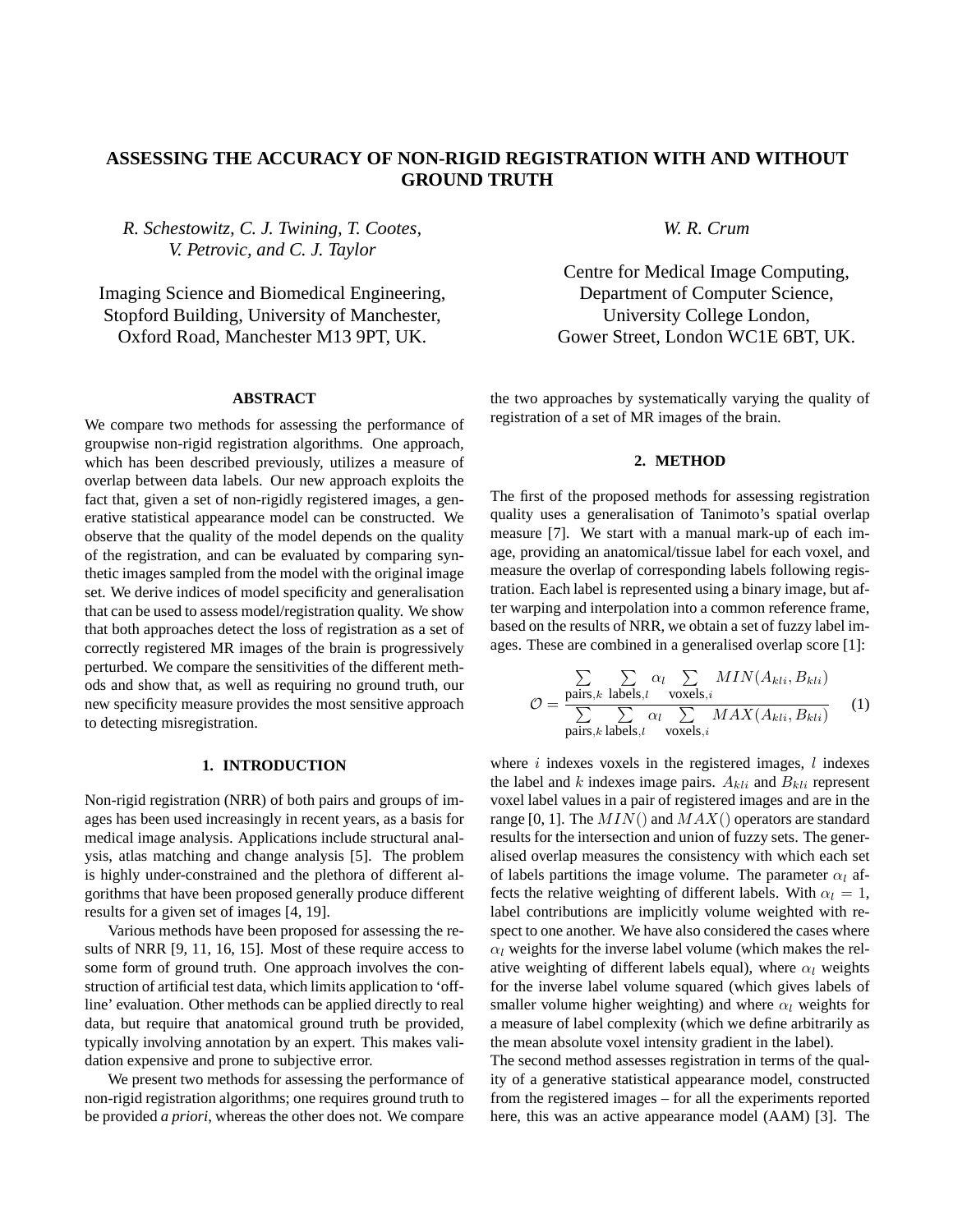

**Fig. 1**. Training set and model in hyperspace

idea is that a correct registration produces an anatomically meaningful dense correspondence between the set of images, resulting in a better appearance model. We define model quality using two measures – generalisation and specificity [18]. Both are measures of overlap between the distribution of original images, and a distribution of images sampled from the model, as illustrated in Figure 1. If we use the generative property of the model to synthesise a large set of images,  ${I_{\alpha} : \alpha = 1, \ldots m}$ , we can define Generalisation G:

$$
G = \frac{1}{n} \sum_{i=1}^{n} \min_{\alpha} |I_i - I_{\alpha}|,\tag{2}
$$

where  $|\cdot|$  is a measure of distance between images,  $I_i$  is the  $i^{th}$  training image, and  $\min_{\alpha}$  is the minimum over  $\alpha$  (the set of *synthetic* images). That is, Generalisation is the average distance from each training image to its nearest neighbour in the synthetic image set. A good model exhibits a low value of G, indicating that the model can generate images that cover the full range of appearances present in the original image set. Similarly, we can define Specificity  $S$ :

$$
S = \frac{1}{m} \sum_{\alpha=1}^{m} \min_{i} |I_i - I_{\alpha}|.
$$
 (3)

That is, Specificity is the average distance of each synthetic image from its nearest neighbour in the original image set. A good model exhibits a low value of S, indicating that the model only generates synthetic images that are similar to those in the original image set. The uncertainty in estimating  $G$  and S can also be computed.

In our experiments we have defined  $|\cdot|$  as the shuffle distance between two images, as illustrated in Figure 2. Shuffle distance is the mean of the minimum absolute difference between each pixel/voxel in one image, and the pixels/voxels in a shuffle neighbourhood of radius  $r$  around the corresponding pixel/voxel in a second image. When  $r \leq 1$ , this is equivalent to the mean absolute difference between corresponding pixels/voxels, but for larger values of  $r$  the distance increases more smoothly as the misalignment of structures in the two



**Fig. 2**. The calculation of a shuffle difference image

images increases. The effect on the pixel-by-pixel contribution to shuffle distance as  $r$  is increased is illustrated in Figure 3.

## **3. EXPERIMENTAL VALIDATION**

The overlap-based and model-based approaches were validated and compared, using a dataset consisting of 36 transaxial mid-brain slices, extracted at equivalent levels from a set of T1-weighted 3D MR scans of different subjects. Eight manually annotated anatomical labels were used as the basis for the overlap method: L/R white matter, L/R grey matter, L/R lateral ventricle, and L/R caudate. The images were brought into alignment using an NRR algorithm based on MDL optimisation [18]. A test set of different mis-registrations was then created by applying smooth pseudo-random spatial warps (based on biharmonic Clamped Plate Splines) to the registered images. Each warp was controlled by 25 randomly placed knotpoints, each displaced in a random direction by a distance drawn from a Gaussian distribution whose mean controlled the average magnitude of pixel displacement over the whole image. Ten different warp instantiations were generated for each image for each of seven progressively increasing values of average pixel displacement. Registration quality was measured, for each level of registration degradation, using several variants of each of the proposed assessment methods.



**Fig. 3**. Shuffle distance evaluation: **Left:** one image, **Right:** another image, **Centre, from left to right:** images showing contributions to shuffle distance, for  $r = 0$  (abs. diff.), 1.5, 2.1 & 3.7 respectively.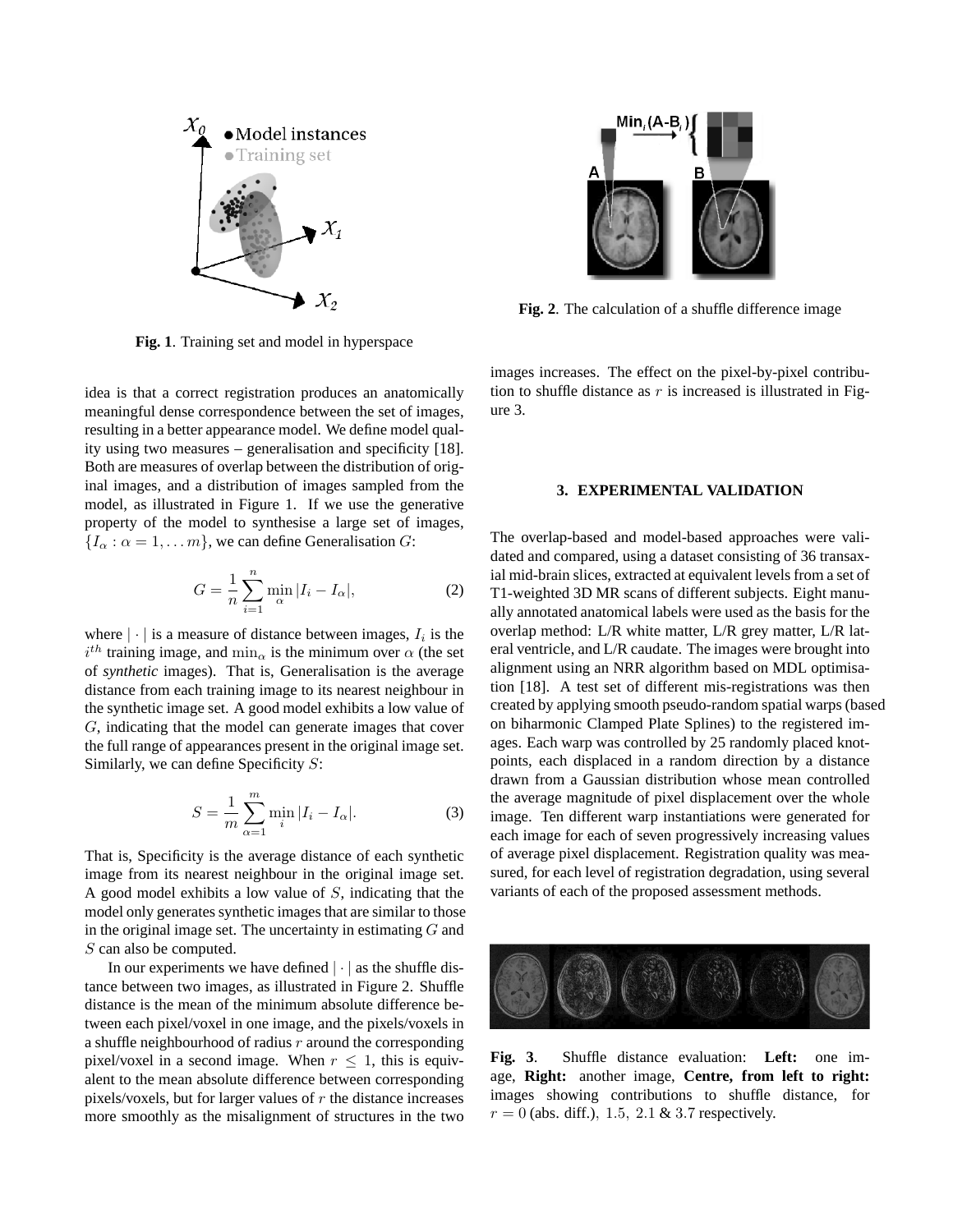

**Fig. 4**. **From Left:** Specificity, Generalisation & Tanimoto overlap as a function of registration perturbation.

#### **4. RESULTS**

The results of the validation experiment are shown in Figure 4. Note that O is expected to decrease with increasing perturbation of the registration, whilst  $G$  and  $S$  are expected to increase. All three metrics are generally well-behaved and show a monotonic response to increasing perturbation. This validates the model-based measures of registration quality, which are shown both to change monotonically with increasing perturbation of the registration and to correlate with the goldstandard approach based on manually annotated ground truth.

These results for different values of  $r$  (shuffle radius) and  $\alpha_l$  all demonstrate monotonic behaviour with increasing perturbation, but the slopes and errors vary systematically. This affects the size of perturbation that can be detected. To make a quantitative comparison of the different methods, we define the sensitivity, as a function of perturbation as  $(\frac{1}{\overline{\sigma}})\frac{m-m_0}{d}$ , where  $m$  is the quality measured for a given value of displacement,  $m_0$  is the measured quality at registration, d is the degree of deformation and  $\bar{\sigma}$  is the mean error in the estimate of m over the range.

Sensitivity averaged of the range of perturbations shown in Figure 4 is plotted in Figure 6 for all the methods of assessment. This shows that the Specificity measure with shuffle radius 1.5 or 2.1 is the most sensitive of the measures studied, and that this difference is statistically significant.



**Fig. 5**. Appearance model which was built automatically by group-wise registration. First mode is shown,  $\pm 2.5$  standard deviations.

#### **5. CONCLUSIONS**

We have introduced a model-based approach to assessing the accuracy of non-rigid registration, without the need for ground truth. The validation experiments, based on perturbing correspondences obtained using ground truth, show that we are able to detect increasing mis-registration using just the registered image data. The results obtained for different sizes of shuffle neighbourhood show that the use of shuffle distance rather than Euclidean or absolute distance improves the range of mis-registration over which we can detect significant changes in registration accuracy and improves the sensitivity of the approach.

More broadly, registration performance can be evaluated reliably both in the cases when ground truth information is available and when it is not. In particular, the methods based on generative statistical model evaluation are shown to be in agreement with the ground truth expressed through the true image region overlap metric based on the Tantimoto formulation. Proposed metrics are also shown to have sufficient sensitivity to detect very subtle changes in registration perfor-



**Fig. 6**. The sensitivity of the different registration assessment methods.